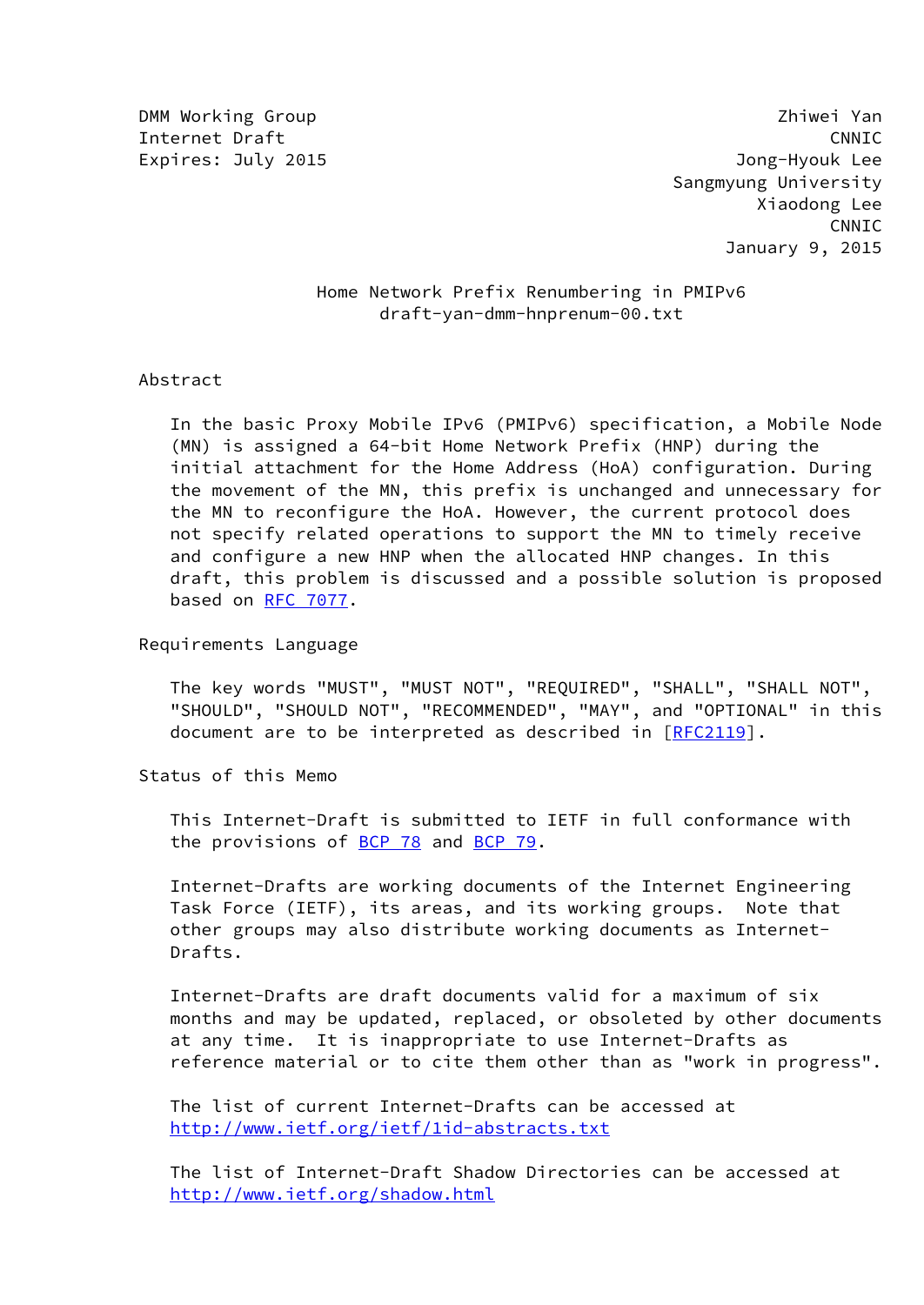<span id="page-1-0"></span>

| Internet-Draft | HNP Renumbering in PMIPv6 | January 9, 2015 |
|----------------|---------------------------|-----------------|
|----------------|---------------------------|-----------------|

This Internet-Draft will expire on July, 2015.

Copyright Notice

 Copyright (c) 2010 IETF Trust and the persons identified as the document authors. All rights reserved.

This document is subject to **BCP 78** and the IETF Trust's Legal Provisions Relating to IETF Documents [\(http://trustee.ietf.org/license-info](http://trustee.ietf.org/license-info)) in effect on the date of publication of this document. Please review these documents carefully, as they describe your rights and restrictions with respect to this document. Code Components extracted from this document must include Simplified BSD License text as described in Section 4.e of the **[Trust Legal Provisions](https://trustee.ietf.org/license-info)** and are provided without warranty as described in the Simplified BSD License.

Table of Contents

## 1. Introduction

 Network managers currently prefer to Provider Independent (PI) addressing for IPv6 to attempt to minimize the need for future renumbering. However, widespread use of PI may create very serious BGP scaling problems. It is thus desirable to develop tools and practices that may make renumbering a simpler process to reduce demand for IPv6 PI space  $[1]$ . In this draft, we aims to solve the HNP renumbering problem when the HNP in PMIPv6  $[2]$  $[2]$  is not a PI type.

 Then the HNP renumbering may happen at least in the following three cases: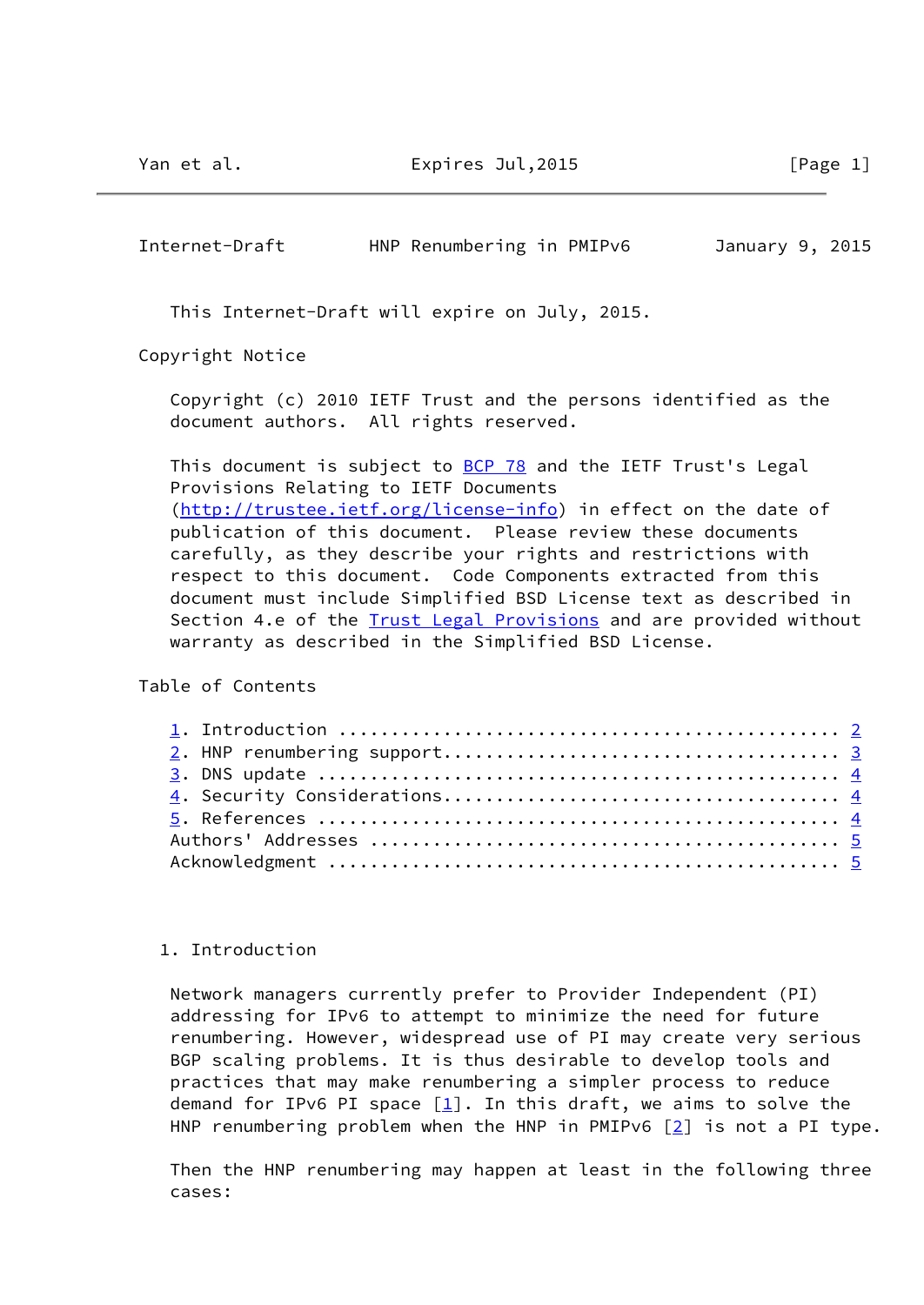In the first case, the PMIPv6 service provider is assigned the HNP set from the (uplink) ISP, and then the HNP renumbering will happen if the PMIPv6 service provider switches to a different ISP.

Yan et al. **Expires July, 2015** [Page 2]

<span id="page-2-0"></span>Internet-Draft HNP Renumbering in PMIPv6 January 9, 2015

 In the second case, multiple Local Mobility Anchors (LMAs) may be deployed by the same PMIPv6 service provider, and then each LMA may serve for a specific HNP set. In this case, the HNP of a MN may change if the current serving LMA switches to another LMA but without inheriting the assigned HNP  $[3]$  $[3]$ .

 In the last case, the PMIPv6 HNP renumbering may be caused by the re-building of the network architecture as the companies split, merge, grow, relocate or reorganize. For example, the PMIPv6 service provider may reorganize its network topology.

 For the Mobile IPv6 (MIPv6), when the home network prefix changes (maybe due to the above reasons), the Home Agent (HA) will actively notify the new prefix to the MN and then the renumbering of the HoA can be well supported  $[4]$  $[4]$ . While in the basic PMIPv6, the PMIPv6 binding is triggered by the Mobile Access Gateway (MAG), which detects the attachment of the MN. When the HNP renumbering happens in the first case or the LMA and HNP both changes in the second or third cases, a scheme is needed for the LMA to immediately initiate the PMIPv6 binding state refreshment. Although this issue is also discussed in the [RFC 5213](https://datatracker.ietf.org/doc/pdf/rfc5213) (section  $6.12$ ), the related solution is not specified.

2. HNP renumbering support

[RFC 7077](https://datatracker.ietf.org/doc/pdf/rfc7077) [\[5\]](#page-4-5) specifies a scheme to support the asynchronously update from the LMA to the MAG about changes related to a mobility session. With this protocol, the HNP renumbering can be easily supported and the basic operation is summarized as following:

 1) When the PMIPv6 service provider renumbers the HNP set or the serving LMA switches to another one but does not inherit the related HNP, the current LMA (or new LMA) will initiate the HNP renumbering operation. Firstly, it should allocate a new HNP for the related MN.

2) The LMA sends the Update Notification (UPN) message to the MAG.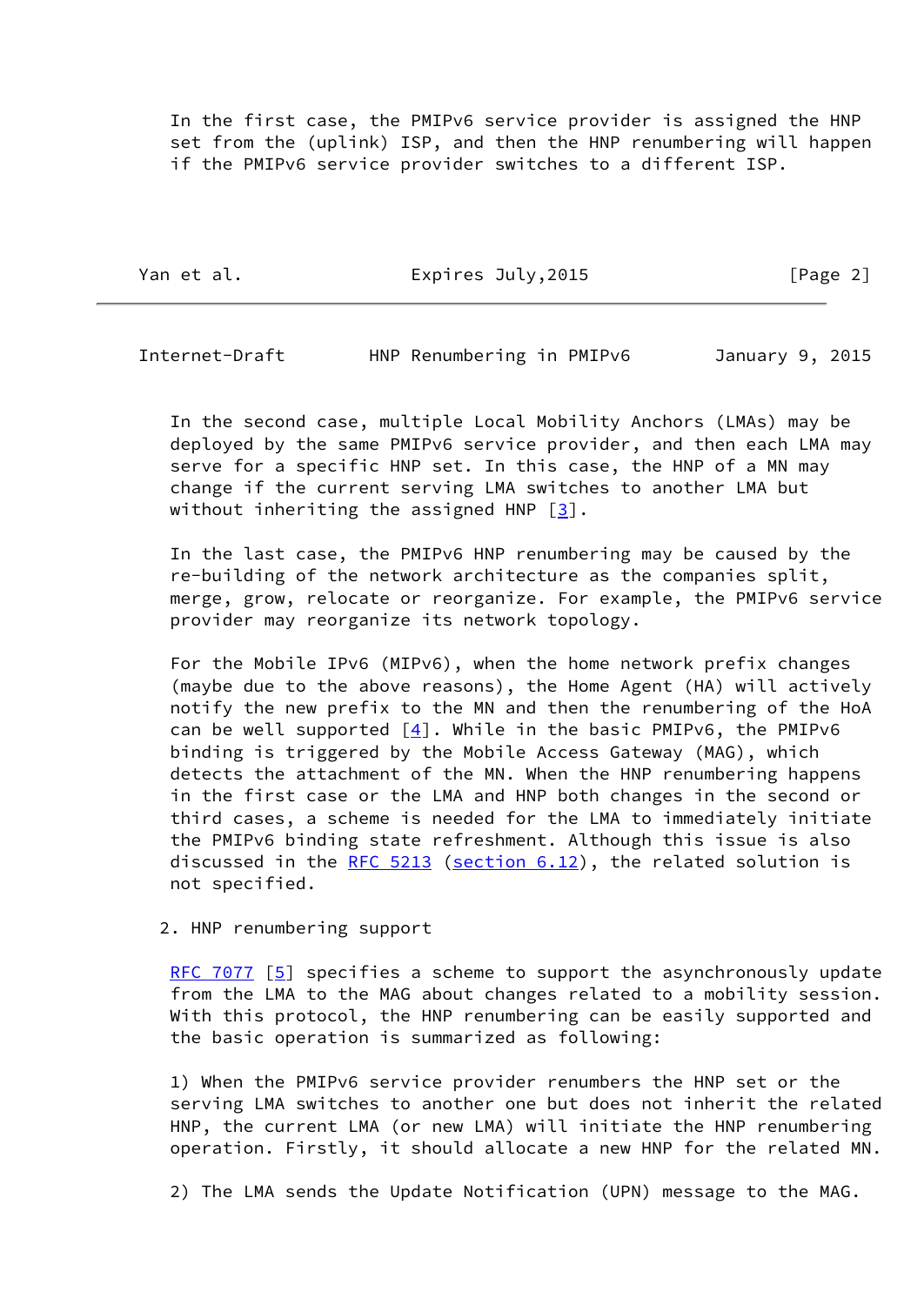In the UPN message, the Notification reason is set to 2 (UPDATE- SESSION-PARAMETERS). Besides, HNP option containing the new HNP and the Mobile Node Identifier option carrying MN'ID are contained as Mobility Options of UPN.

 3) After the MAG receives this UPN message, it will recognize that the related MN has a new HNP now. Then the MAG sends the old HNP in the RA with zero-valued lifetime to the MN and sends the new HNP in the RA with lifetime larger than zero.

Yan et al. **Expires July, 2015** [Page 3]

<span id="page-3-0"></span>Internet-Draft HNP Renumbering in PMIPv6 January 9, 2015

 4) Besides, the MAG sends back the Update Notification Acknowledgement (UNA) to the LMA for the notification of successful update of the related binding state, routing state and RA settings.

 5) For the MN, it deletes the old HoA due to the zero-valued lifetime RA advertisement and configures a new HoA with the meaningful HNP.

 The detailed protocol operation and signaling message extensions will be specified further.

3. DNS update

 In order to maintain the reachability of the MN, the DNS resource record corresponding to this MN may need to be updated when the HNP of MN changes. Although this operation in PMIPv6 has not been specified by the current protocols, we here list two important issues to be considered for this operation.

 1) Since the DNS update must be performed securely in order to prevent attacks or modifications from malicious ones, the node performing this update must share a security association with the DNS server  $[6]$  $[6]$ . If the MN does not share a security association with the DNS server and the DNS entry update can be performed by the network entities, such as Authentication, Authorization and Accounting (AAA) server or LMA.

 2) For the dynamic update, another important issue should be considered is the TTL setting when the HNP renumbering is possible. The TTL should be set according to the possible lifetime of the HNP.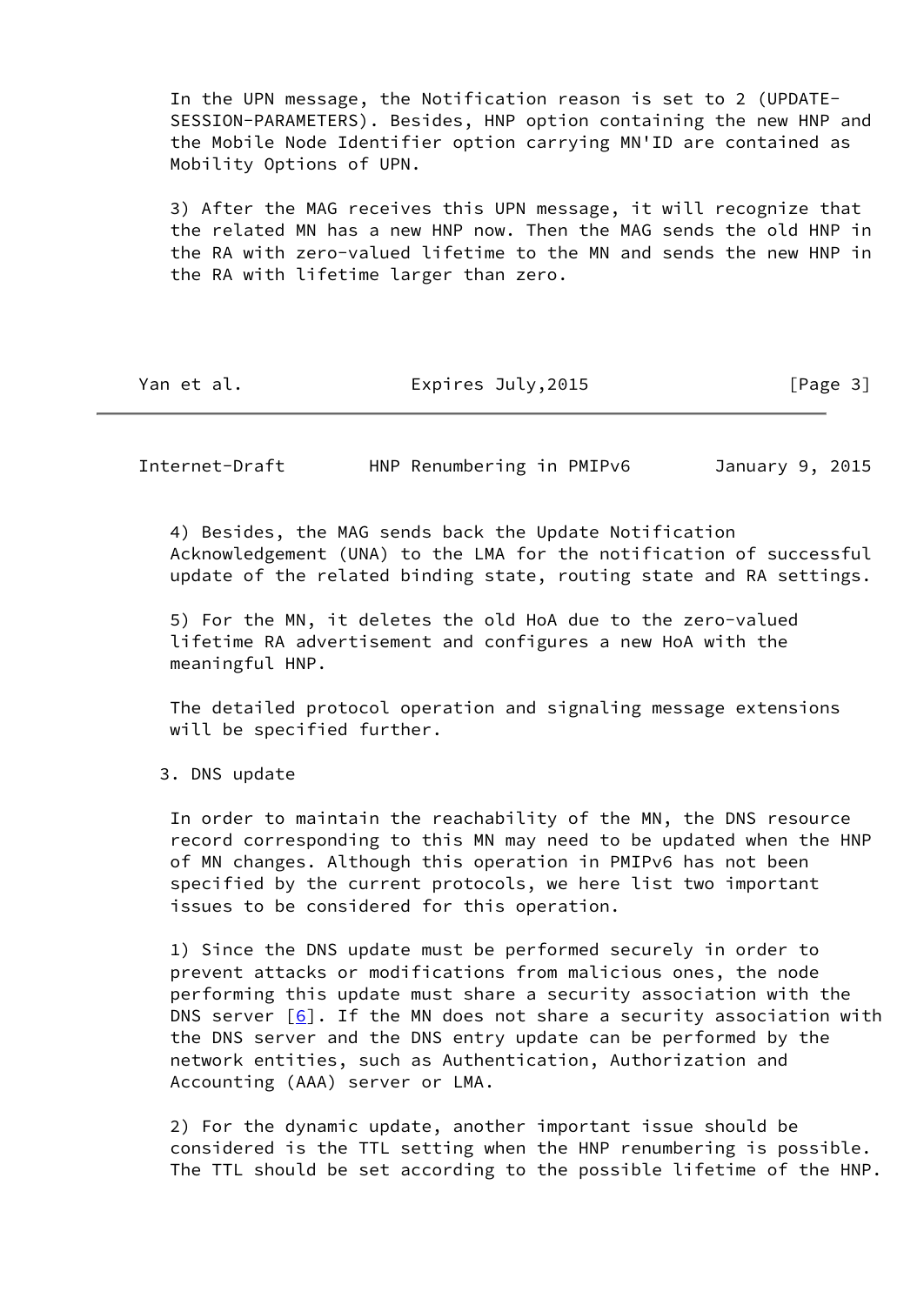4. Security Considerations

 The security considerations in PMIPv6 protocol are enough for the basic operation of this draft.

 Besides, the security dynamic DNS should be supported whatever the DNS update is executed by network entities or MN itself. In other words, the security association should always be established between the DNS server and updater.

Other security issues will be added further.

- <span id="page-4-1"></span> 5. References
	- [1] S. Jiang, B. Liu, and B. Carpenter, "IPv6 Enterprise Network Renumbering Scenarios and Guidelines", [RFC 6879](https://datatracker.ietf.org/doc/pdf/rfc6879), February 2013.

| Yan et al. | Expires July, 2015 | [Page 4] |
|------------|--------------------|----------|
|            |                    |          |

<span id="page-4-0"></span>Internet-Draft HNP Renumbering in PMIPv6 January 9, 2015

- <span id="page-4-2"></span> [2] S. Gundavelli, K. Leung, V. Devarapalli, K. Chowdhury, and B. Patil, "Proxy Mobile IPv6", [RFC 5213](https://datatracker.ietf.org/doc/pdf/rfc5213), August 2008.
- <span id="page-4-3"></span> [3] J. Korhonen, S. Gundavelli, H. Yokota, and X. Cui, "Runtime Local Mobility Anchor (LMA) Assignment Support for Proxy Mobile IPv6", [RFC 6463](https://datatracker.ietf.org/doc/pdf/rfc6463), February 2012.
- <span id="page-4-4"></span> [4] C. Perkins, D. Johnson, and J. Arkko, "Mobility Support in IPv6", [RFC 6275](https://datatracker.ietf.org/doc/pdf/rfc6275), July 2011.
- <span id="page-4-5"></span> [5] S. Krishnan, S. Gundavelli, M. Liebsch, H. Yokota and J. Korhonen, "Update Notifications for Proxy Mobile IPv6", [RFC](https://datatracker.ietf.org/doc/pdf/rfc7077) [7077](https://datatracker.ietf.org/doc/pdf/rfc7077), November 2013.
- <span id="page-4-6"></span> [6] Wellington, B., "Secure Domain Name System (DNS) Dynamic Update", [RFC 3007,](https://datatracker.ietf.org/doc/pdf/rfc3007) November 2000.

Authors' Addresses

 Zhiwei Yan China Internet Network Information Center No.4 South 4th Street, Zhongguancun Beijing, P. R. China Email: yan@cnnic.cn

Jong-Hyouk Lee